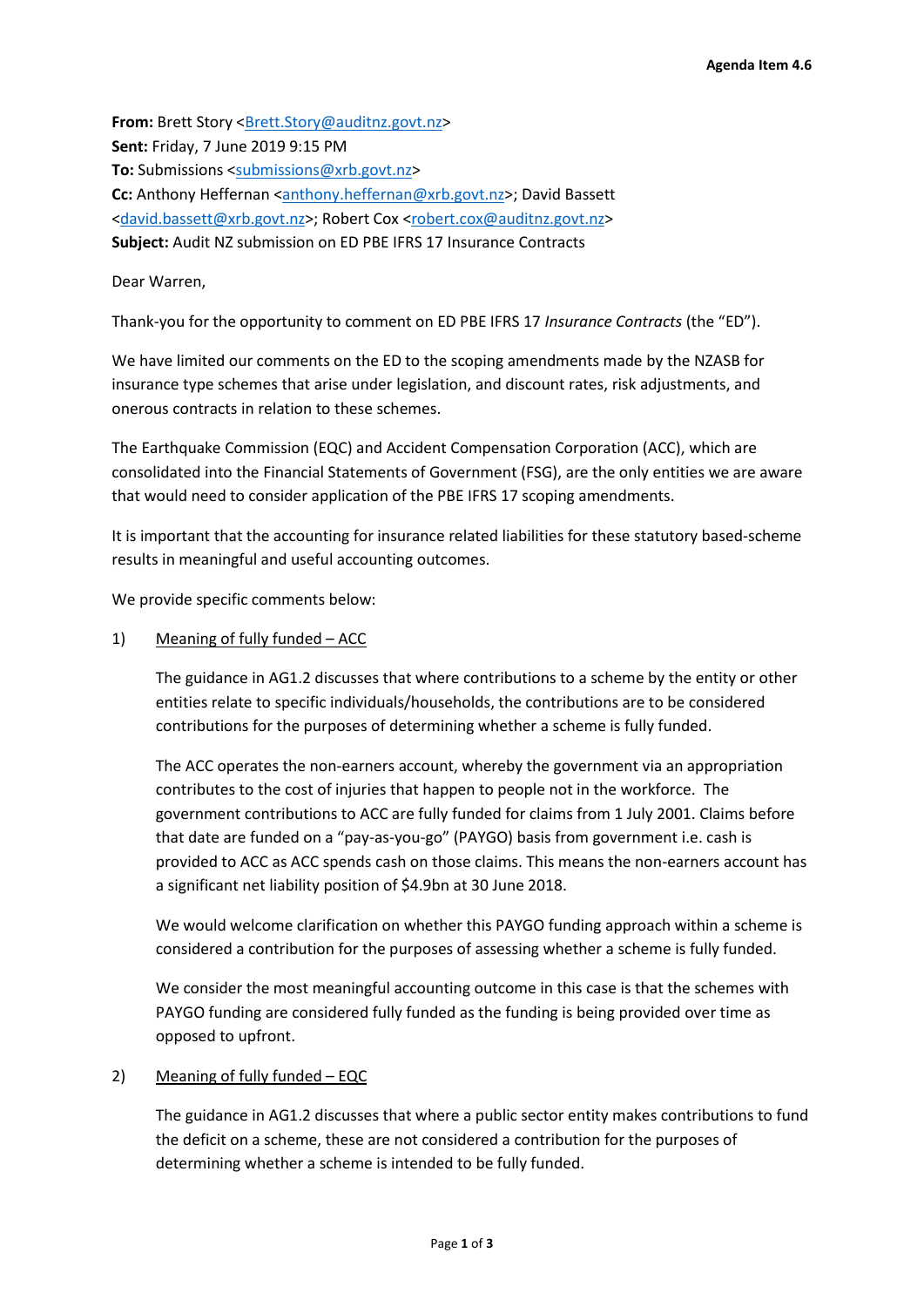The EQC is presently reporting a substantial net liability position due to significant earthquakes in recent years. EQC expects it will need to call for funding from the government to fund the deficiency associated with its outstanding claims liability.

EQC' legislation provides that the government could either provide a grant or a loan to meet a deficiency in the fund. We are not aware of what may actually occur.

It would be helpful based on this fact pattern if the guidance provided clarity on whether the government funding would be considered a contribution as the government contribution is only occurring due to an infrequent but devastating natural disaster that occurred.

We also note there was guidance on loan funding in paragraph AG1.3 that has been deleted by the NZASB. We recommend this text be re-inserted.

We would be concerned if EQC were viewed as not being within the scope of the standard due to a government's contribution, as the most meaningful accounting for EQC is to follow an insurance standard.

### 3) Discount rates

We note the XRB's discount rate comments in the Invitation to Comment paragraphs 77 to 79.

We are concerned about the practicability of public sector PBEs preparers making subjective adjustments to discount rates for statutory based liabilities for no apparent benefit.

We are also concerned that making such discount rate liability adjustments creates inconsistent discount rate approaches compared to other illiquid long-term discounted liabilities, such as for pension schemes and provisions.

We urge the NZASB to reconsider the discount rate proposals for insurance arrangements that arise under statute. Our preference would be to retain the current discount rate approach (risk-free rates without a liquidity adjustment) for statutory based insurance schemes until further conceptual work is performed on discount rates for such liabilities.

### 4) Risk adjustment for non-financial risk

ACC reported a substantial risk margin under PBE IFRS 4 of \$4.6bn as at 30 June 2018 on its outstanding claims liability.

We question the appropriateness and relevance of including a risk adjustment in measuring the insurance claims liabilities for ACC and EQC. We also note the Auditor-General raised concerns about risk margins in his 2009 report *The Auditor-General's views on setting financial reporting standards for the public sector.* Refer to pages 44 and 45 of the attached linked.

# <https://www.oag.govt.nz/2009/financial-reporting-standards/docs/financial-reporting-standards.pdf>

### 5) Onerous contracts

The Invitation to Comment highlights that it is possible contributions or levies charged are determined on a different basis to how the fulfilment cash flows allocated to insurance